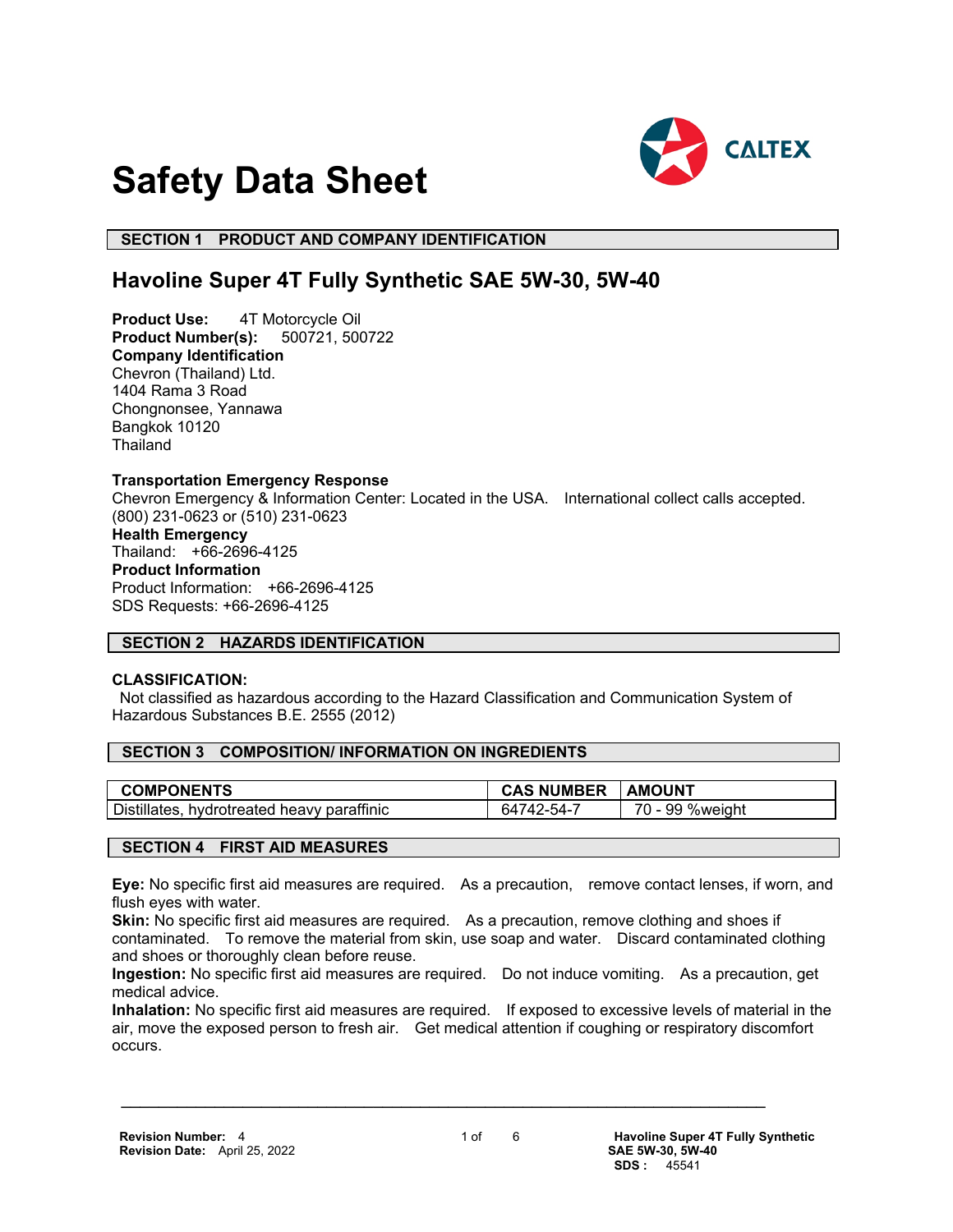# **SECTION 5 FIRE FIGHTING MEASURES**

**EXTINGUISHING MEDIA:** Use water fog, foam, dry chemical or carbon dioxide (CO2) to extinguish flames.

# **PROTECTION OF FIRE FIGHTERS:**

**Fire Fighting Instructions:** This material will burn although it is not easily ignited. See Section 7 for proper handling and storage. For fires involving this material, do not enter any enclosed or confined fire space without proper protective equipment, including self-contained breathing apparatus. **Combustion Products:** Highly dependent on combustion conditions. A complex mixture of airborne solids, liquids, and gases including carbon monoxide, carbon dioxide, and unidentified organic compounds will be evolved when this material undergoes combustion. Combustion may form oxides of: Nitrogen, Boron.

# **SECTION 6 ACCIDENTAL RELEASE MEASURES**

**Protective Measures:** Eliminate all sources of ignition in vicinity of spilled material.

**Spill Management:** Stop the source of the release if you can do it without risk. Contain release to prevent further contamination of soil, surface water or groundwater. Clean up spill as soon as possible, observing precautions in Exposure Controls/Personal Protection. Use appropriate techniques such as applying non-combustible absorbent materials or pumping. Where feasible and appropriate, remove contaminated soil. Place contaminated materials in disposable containers and dispose of in a manner consistent with applicable regulations.

**Reporting:** Report spills to local authorities as appropriate or required.

# **SECTION 7 HANDLING AND STORAGE**

**General Handling Information:** Avoid contaminating soil or releasing this material into sewage and drainage systems and bodies of water.

**Precautionary Measures:** Keep out of the reach of children.

**Static Hazard:** Electrostatic charge may accumulate and create a hazardous condition when handling this material. To minimize this hazard, bonding and grounding may be necessary but may not, by themselves, be sufficient. Review all operations which have the potential of generating and accumulating an electrostatic charge and/or a flammable atmosphere (including tank and container filling, splash filling, tank cleaning, sampling, gauging, switch loading, filtering, mixing, agitation, and vacuum truck operations) and use appropriate mitigating procedures.

**Container Warnings:** Container is not designed to contain pressure. Do not use pressure to empty container or it may rupture with explosive force. Empty containers retain product residue (solid, liquid, and/or vapor) and can be dangerous. Do not pressurize, cut, weld, braze, solder, drill, grind, or expose such containers to heat, flame, sparks, static electricity, or other sources of ignition. They may explode and cause injury or death. Empty containers should be completely drained, properly closed, and promptly returned to a drum reconditioner or disposed of properly.

# **SECTION 8 EXPOSURE CONTROLS/PERSONAL PROTECTION**

# **GENERAL CONSIDERATIONS:**

Consider the potential hazards of this material (see Section 2), applicable exposure limits, job activities, and other substances in the work place when designing engineering controls and selecting personal protective equipment. If engineering controls or work practices are not adequate to prevent exposure to harmful levels of this material, the personal protective equipment listed below is recommended. The user should read and understand all instructions and limitations supplied with the equipment since protection is usually provided for a limited time or under certain circumstances.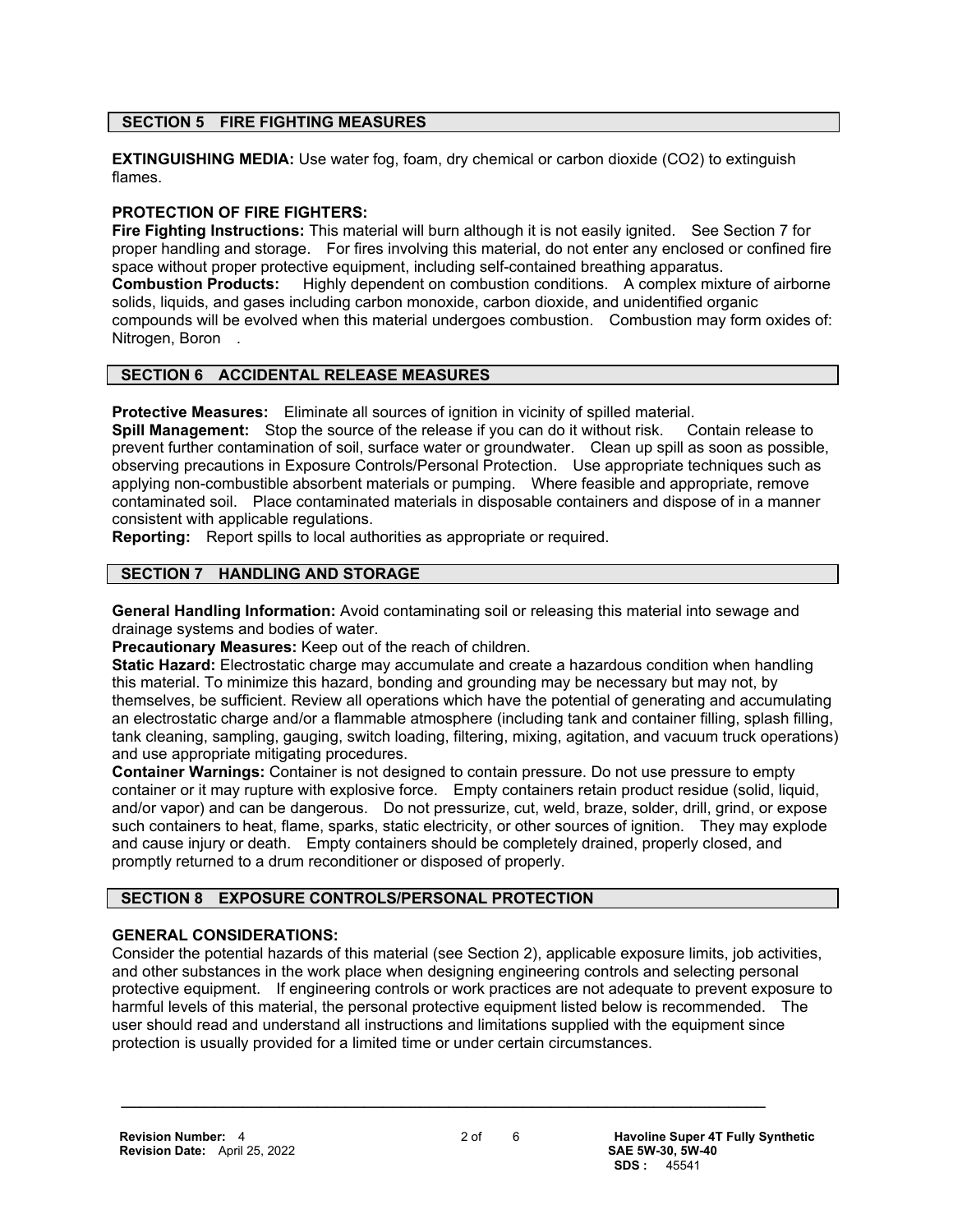#### **ENGINEERING CONTROLS:**

Use in a well-ventilated area.

#### **PERSONAL PROTECTIVE EQUIPMENT**

**Eye/Face Protection:** No special eye protection is normally required. Where splashing is possible, wear safety glasses with side shields as a good safety practice.

**Skin Protection:** No special protective clothing is normally required. Where splashing is possible, select protective clothing depending on operations conducted, physical requirements and other substances in the workplace. Suggested materials for protective gloves include: 4H (PE/EVAL), Nitrile Rubber, Silver Shield, Viton.

**Respiratory Protection:** No respiratory protection is normally required. If user operations generate an oil mist, determine if airborne concentrations are below the occupational exposure limit for mineral oil mist. If not, wear an approved respirator that provides adequate protection from the measured concentrations of this material. For air-purifying respirators use a particulate cartridge. Use a positive pressure air-supplying respirator in circumstances where air-purifying respirators may not provide adequate protection.

#### **Occupational Exposure Limits:**

No applicable occupational exposure limits exist for this material or its components. Consult local authorities for appropriate values.

#### **SECTION 9 PHYSICAL AND CHEMICAL PROPERTIES**

**Attention: the data below are typical values and do not constitute a specification.**

**Color:** Red **Physical State:** Liquid **Odor:** Petroleum odor **Odor Threshold:** No data available **pH:** Not Applicable **Not Applicable Vapor Pressure:** No data available **Vapor Density (Air = 1):** No data available **Boiling Point:** No data available **Solubility:** Soluble in hydrocarbons; insoluble in water **Freezing Point:** No data available **Melting Point:** No data available **Density:** 0.8513 kg/l - 0.852 kg/l @ 15°C (59°F) (Typical) **Viscosity:** 58.30 mm2/s - 87.30 mm2/s @ 40°C (104°F) (Typical) **Coefficient of Therm. Expansion / °F:** No data available **Evaporation Rate:** No data available **Octanol/Water Partition Coefficient:** No data available

# **FLAMMABLE PROPERTIES:**

**Flashpoint:** (Cleveland Open Cup) 205 °C (401 °F) (Minimum) **Autoignition:** No data available **Flammability (Explosive) Limits (% by volume in air):** Lower: Not Applicable Upper: Not Applicable

#### **SECTION 10 STABILITY AND REACTIVITY**

**Reactivity:** May react with strong acids or strong oxidizing agents, such as chlorates, nitrates, peroxides, etc.

**Chemical Stability:** This material is considered stable under normal ambient and anticipated storage and handling conditions of temperature and pressure.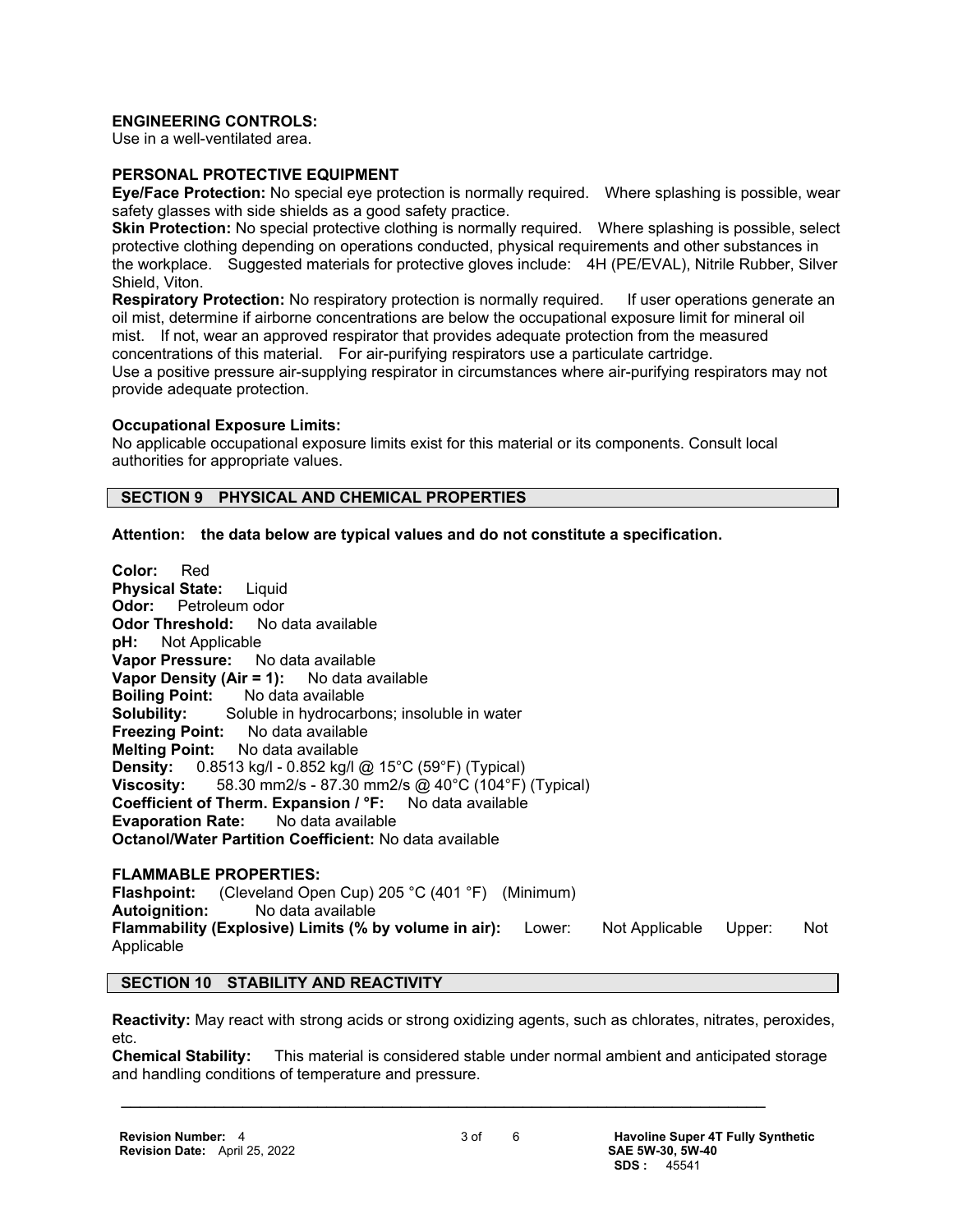**Incompatibility With Other Materials:** Not applicable **Hazardous Decomposition Products:** None known (None expected) **Hazardous Polymerization:** Hazardous polymerization will not occur.

#### **SECTION 11 TOXICOLOGICAL INFORMATION**

#### **IMMEDIATE HEALTH EFFECTS**

**Eye:** Not expected to cause prolonged or significant eye irritation.

**Eye Irritation:** The material is not considered an eye irritant. The product has not been tested. The statement is based on evaluation of data for similar materials or product components.

**Skin:** Contact with the skin is not expected to cause prolonged or significant irritation. Contact with the skin is not expected to cause an allergic skin response. Not expected to be harmful to internal organs if absorbed through the skin.

**Acute Dermal Toxicity:** The material is not considered a dermal toxicant. The product has not been tested. The statement is based on evaluation of data for similar materials or product components. **Skin Irritation:** The material is not considered a skin irritant. The product has not been tested. The statement is based on evaluation of data for similar materials or product components.

**Skin Sensitization:** The material is not considered a skin sensitizer. The product has not been tested. The statement is based on evaluation of data for similar materials or product components.

#### **Ingestion:** Not expected to be harmful if swallowed.

**Acute Oral Toxicity:** The material is not considered an oral toxicant. The product has not been tested. The statement is based on evaluation of data for similar materials or product components.

**Inhalation:** Not expected to be harmful if inhaled. Contains a synthetic hydrocarbon oil. May cause respiratory irritation or other pulmonary effects following prolonged or repeated inhalation of oil mist at airborne levels above the recommended mineral oil mist exposure limit. Symptoms of respiratory irritation may include coughing and difficulty breathing.

**Acute Inhalation Toxicity:** The material is not considered an inhalation toxicant. The product has not been tested. The statement is based on evaluation of data for similar materials or product components. **Acute Toxicity Estimate:** Not Determined

# **ADDITIONAL TOXICOLOGY INFORMATION:**

During use in engines, contamination of oil with low levels of cancer-causing combustion products occurs. Used motor oils have been shown to cause skin cancer in mice following repeated application and continuous exposure. Brief or intermittent skin contact with used motor oil is not expected to have serious effects in humans if the oil is thoroughly removed by washing with soap and water.

#### **SECTION 12 ECOLOGICAL INFORMATION**

#### **ECOTOXICITY**

This material is not expected to be harmful to aquatic organisms.

The product has not been tested. The statement has been derived from the properties of the individual components.

#### **MOBILITY**

No data available.

#### **PERSISTENCE AND DEGRADABILITY**

This material is not expected to be readily biodegradable. The product has not been tested. The statement has been derived from the properties of the individual components.

 $\mathcal{L} = \{ \mathcal{L} \mathcal{L} \mathcal{L} \mathcal{L} \mathcal{L} \mathcal{L} \mathcal{L} \mathcal{L} \mathcal{L} \mathcal{L} \mathcal{L} \mathcal{L} \mathcal{L} \mathcal{L} \mathcal{L} \mathcal{L} \mathcal{L} \mathcal{L} \mathcal{L} \mathcal{L} \mathcal{L} \mathcal{L} \mathcal{L} \mathcal{L} \mathcal{L} \mathcal{L} \mathcal{L} \mathcal{L} \mathcal{L} \mathcal{L} \mathcal{L} \mathcal{L} \mathcal{L} \mathcal{L} \mathcal{L} \$ 

# **POTENTIAL TO BIOACCUMULATE**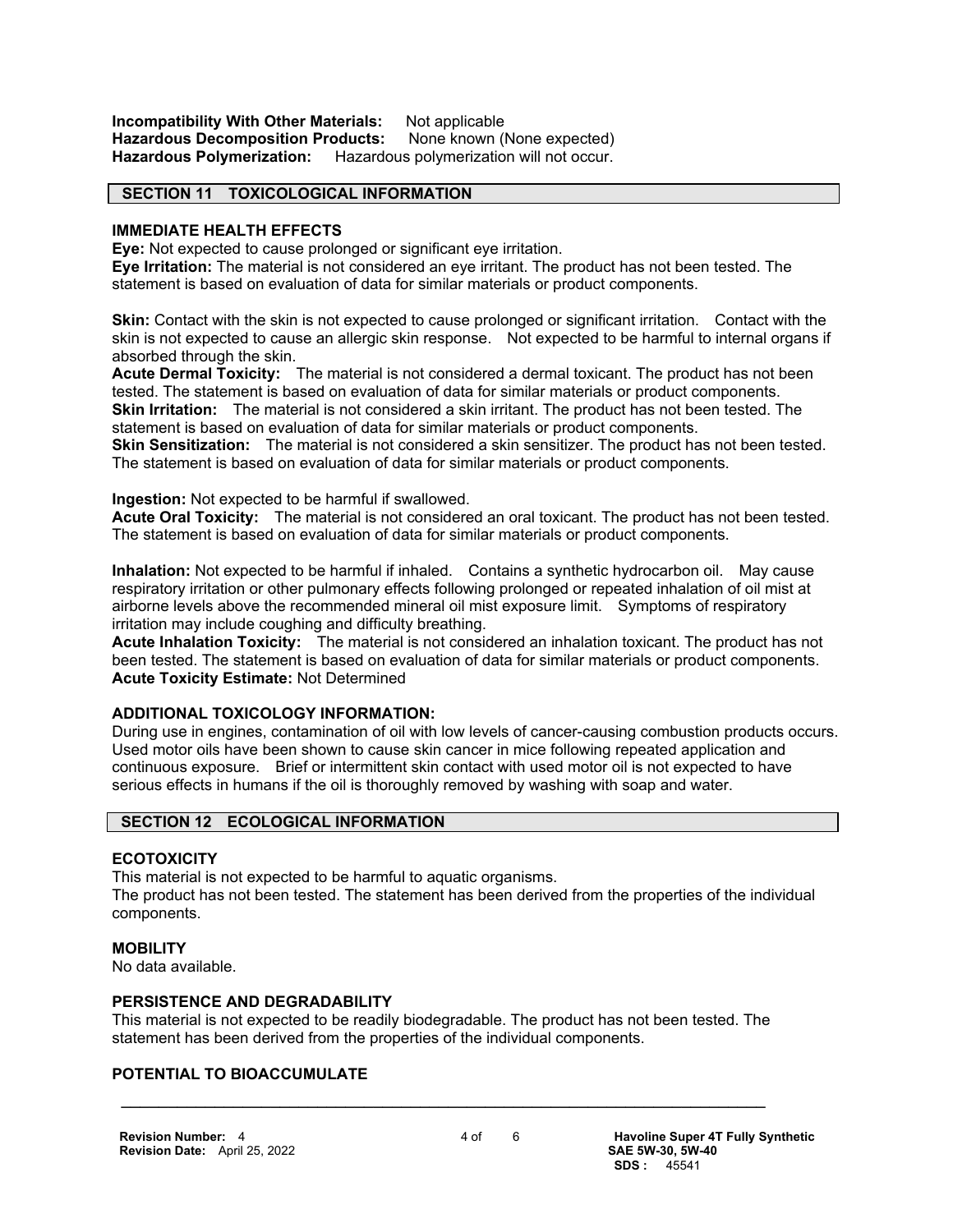Bioconcentration Factor: No data available. Octanol/Water Partition Coefficient: No data available

#### **SECTION 13 DISPOSAL CONSIDERATIONS**

Use material for its intended purpose or recycle if possible. Oil collection services are available for used oil recycling or disposal. Place contaminated materials in containers and dispose of in a manner consistent with applicable regulations. Contact your sales representative or local environmental or health authorities for approved disposal or recycling methods.

#### **SECTION 14 TRANSPORT INFORMATION**

The description shown may not apply to all shipping situations. Consult 49CFR, or appropriate Dangerous Goods Regulations, for additional description requirements (e.g., technical name) and modespecific or quantity-specific shipping requirements.

**UN Shipping Description:** NOT REGULATED AS DANGEROUS GOODS FOR TRANSPORT UNDER THE UNITED NATIONS MODEL REGULATIONS/RECOMMENDATIONS

**IMO/IMDG Shipping Description:** NOT REGULATED AS DANGEROUS GOODS FOR TRANSPORT UNDER THE IMDG CODE

**ICAO/IATA Shipping Description:** NOT REGULATED AS DANGEROUS GOODS FOR TRANSPORT UNDER ICAO

#### **SECTION 15 REGULATORY INFORMATION**

#### **REGULATORY LISTS SEARCHED:**

 01-1=IARC Group 1 01-2A=IARC Group 2A 01-2B=IARC Group 2B

No components of this material were found on the regulatory lists above.

#### **CHEMICAL INVENTORIES:**

All components comply with the following chemical inventory requirements: AIIC (Australia), DSL (Canada), ENCS (Japan), KECI (Korea), NZIoC (New Zealand), PICCS (Philippines), TCSI (Taiwan), TSCA (United States).

One or more components is listed on ELINCS (European Union). All other components are listed or exempted from listing on EINECS.

#### **SECTION 16 OTHER INFORMATION**

**REVISION STATEMENT:** SECTION 03 - Composition information was modified.

SECTION 09 - Physical/Chemical Properties information was modified.

SECTION 11 - Additional Toxicology Information information was modified.

SECTION 11 - Immediate Health Effects - Inhalation information was modified.

SECTION 11 - Toxicological Information information was modified.

SECTION 15 - Chemical Inventories information was modified.

**Revision Date:** April 25, 2022

# **ABBREVIATIONS THAT MAY HAVE BEEN USED IN THIS DOCUMENT:**